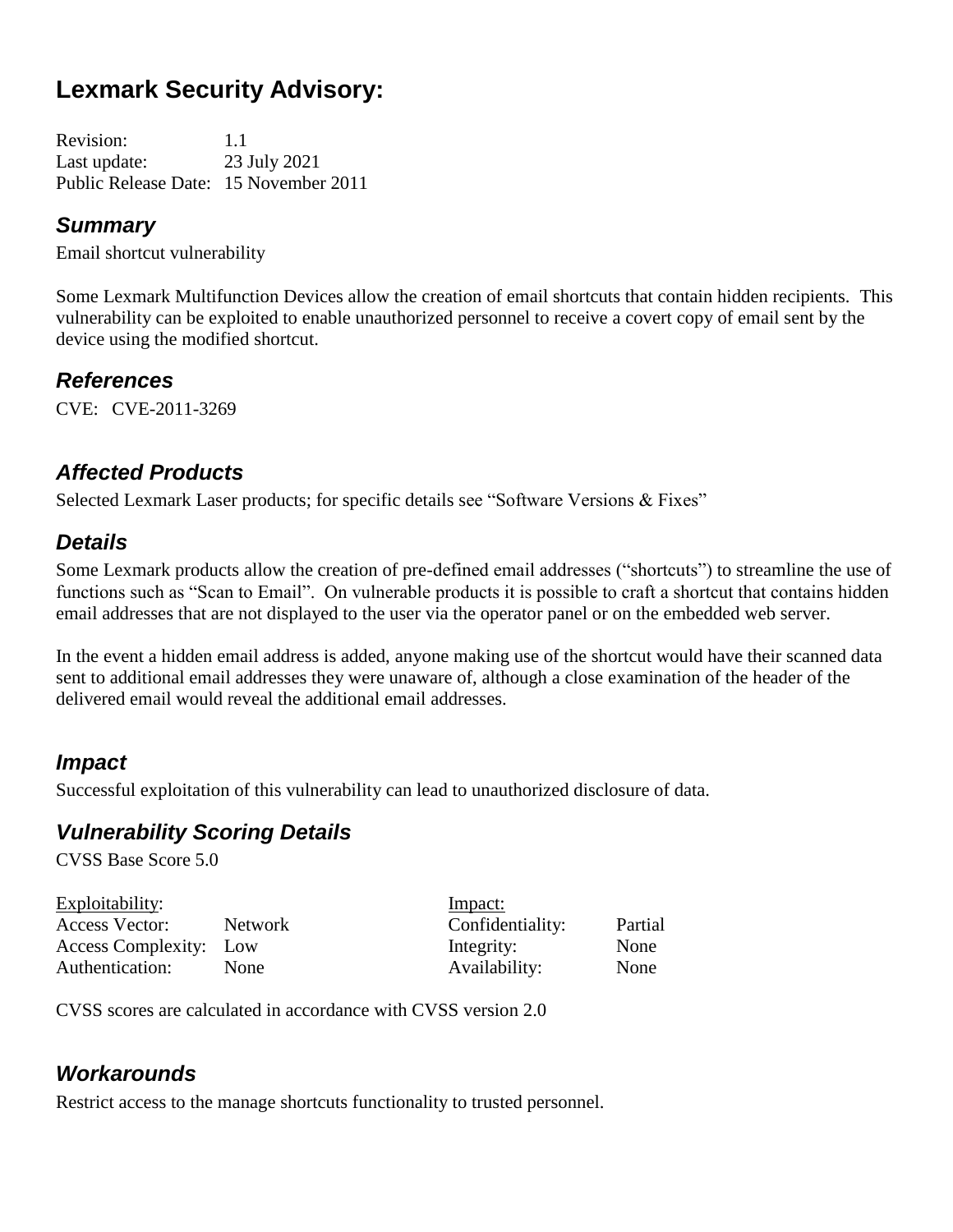The "Manage Shortcuts at the Device" and "Manage Shortcuts Remotely" function access controls can be utilized to restrict the ability to create and edit email shortcuts to authenticated and authorized personnel. For more information see your product's User Guide or the Embedded Web Server Administrator's Guide.

# *Software Versions and Fixes*

Updated software that removes the vulnerability described in this advisory is available for the following devices:

| <b>Lexmark Models</b> | <b>Affected Releases</b>     | <b>Fixed Releases</b>   |
|-----------------------|------------------------------|-------------------------|
| X950 X952 X954        | LHS1.TQ.P145h and previous   | LHS2.TQ.P244a and later |
| X940e X945e           | LC.BR.P051HDs and previous   |                         |
| X925de                | LHS1.HK.P136l and previous   | LHS2.HK.P244a and later |
| X860 X862 X864        | LP.SP.P510b and previous     |                         |
| X850 X852 X854        | LC4.BE.P457S and previous    |                         |
| X792de                | LHS1.MR.P1351 and previous   | LHS2.MR.P244a and later |
| X782e                 | LC2.TO.P305cS and previous   |                         |
| X772e                 | LC.TR.P275S and previous     |                         |
| X734 X736 X738        | LR.FL.P510b and previous     |                         |
| X650                  | LR.MN.P510b and previous     |                         |
| X644 X646             | LC2.MC.P307aS and previous   |                         |
| X642                  | LC2.MB.P307cS and previous   |                         |
| X548de                | LHS1.VK.P141i and previous   | LHS2.VK.P244a and later |
| X546                  | LL.EL.P433 and previous      |                         |
| X543 X544             | LL.EL.P433 and previous      |                         |
| X46x                  | LR.BS.P510b and previous     |                         |
| X422                  | GN.AQ.P202 and previous      |                         |
| X36x                  | LL.BZ.P433 and previous      |                         |
| X34x                  | 401.ec4 and previous         |                         |
| X264                  | LM1.MT.P232 and previous     |                         |
| W850                  | LP.JB.P510 and previous      |                         |
| W840                  | LS.HA.P121S and previous     |                         |
| T656                  | LSJ.SJ.P019S and previous    |                         |
| T650 T652 T654        | LR.JP.P510 and previous      |                         |
| Т640 Т642 Т644        | LS.ST.P240S and previous     |                         |
| T440                  | JX.JU.P101 and previous      |                         |
| E462                  | LR.LBH.P510 and previous     |                         |
| E460                  | LR.LBH.P510 and previous     |                         |
| E450                  | LM.SZ.P113vcREF and previous |                         |
| E350                  | LE.PH.P121 and previous      |                         |
| E340 E342             | BR.H.P204 and previous       |                         |
| E330 E332n E234 E234n | 141.C09 and previous         |                         |
| E360                  | LL.LBM.P429f and previous    |                         |
| E260                  | LL.LBL.P429f and previous    |                         |
| E <sub>250</sub>      | LE.PM.P121 and previous      |                         |
| E240 <sub>n</sub>     | BR.Q.P204 and previous       |                         |
| E240 E238             | BR.M.P204 and previous       |                         |
| E232                  | 141.009 and previous         |                         |
| E230                  | 141.609 and previous         |                         |
| E120                  | LE.UL.P040 and previous      |                         |